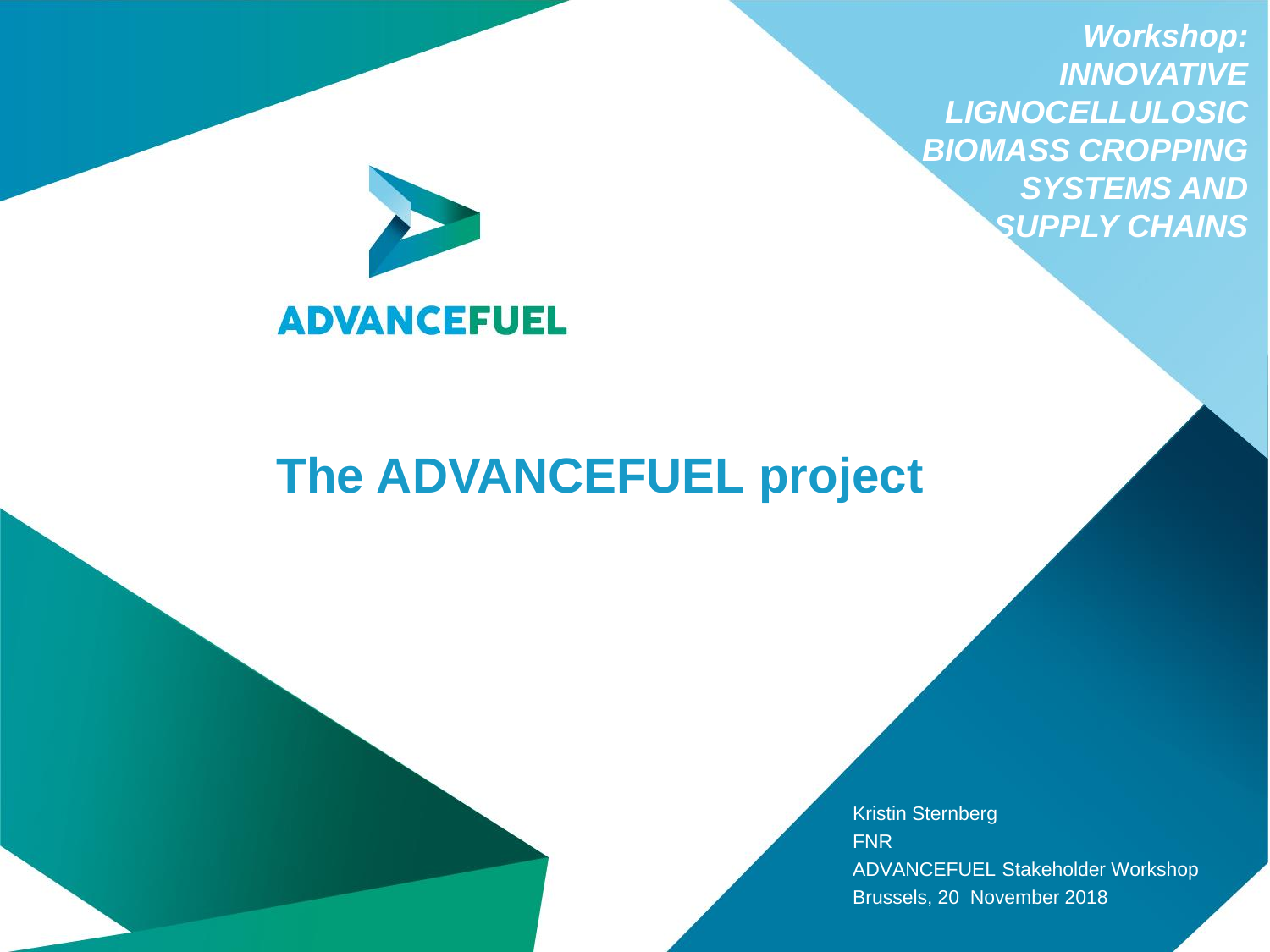

## **Introduction ADVANCEFUEL – Facilitating market roll-out of RESfuels in the transport sector to 2030 and beyond**

Aims to increase the share of renewable energy in the future energy mix by increasing the share of sustainable advanced biofuels and renewable alternative fuels in the final EU transport energy consumption.

Investigations will include the entire value chain, including

- (lignocellulosic-based) Biomass availability & suitability;
- Biofuels conversion processes and technologies;
- Advanced biofuels sustainability;
- End-use and social acceptance.

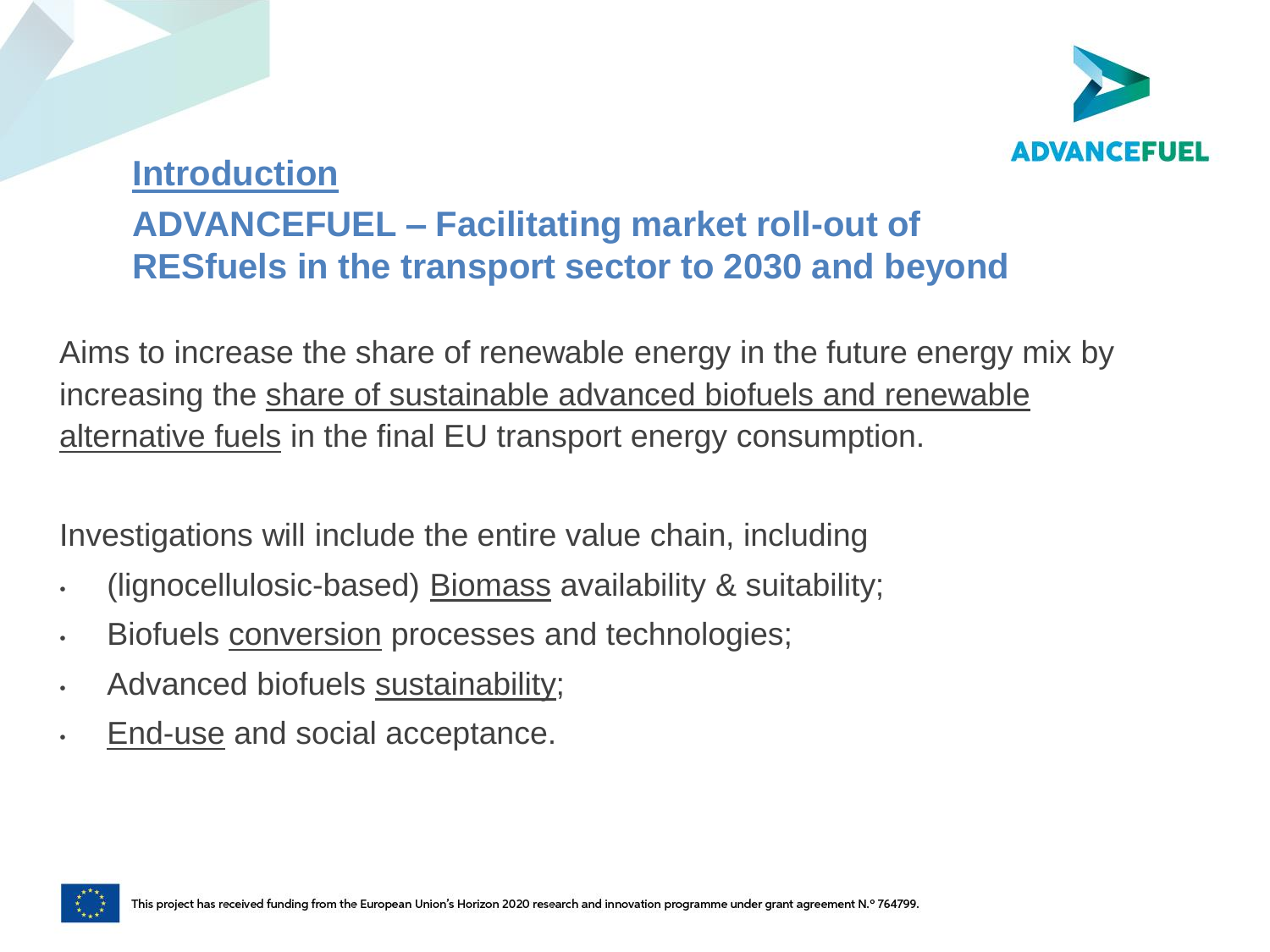



#### **Outputs of the project will include:**

- Information about **advanced biofuels' Key Performance Indicators** to follow the progress in biofuels' market uptake;
- Information about **upgrading strategies for lignocellulosic feedstock supply chains**;
- Information on **innovations for high efficient and low risk biomass conversion technologies**
- Explanation of **RESfuel/ fuel blend property effects on end use** fuel performance
- Definition of options to **tailor and harmonise sustainability certifications** that fit RESfuels requirements
- **=>** Will result in concrete and action-oriented **Toolset for stakeholders & an updated RESolve-Biomass model**, which covers the whole value chain

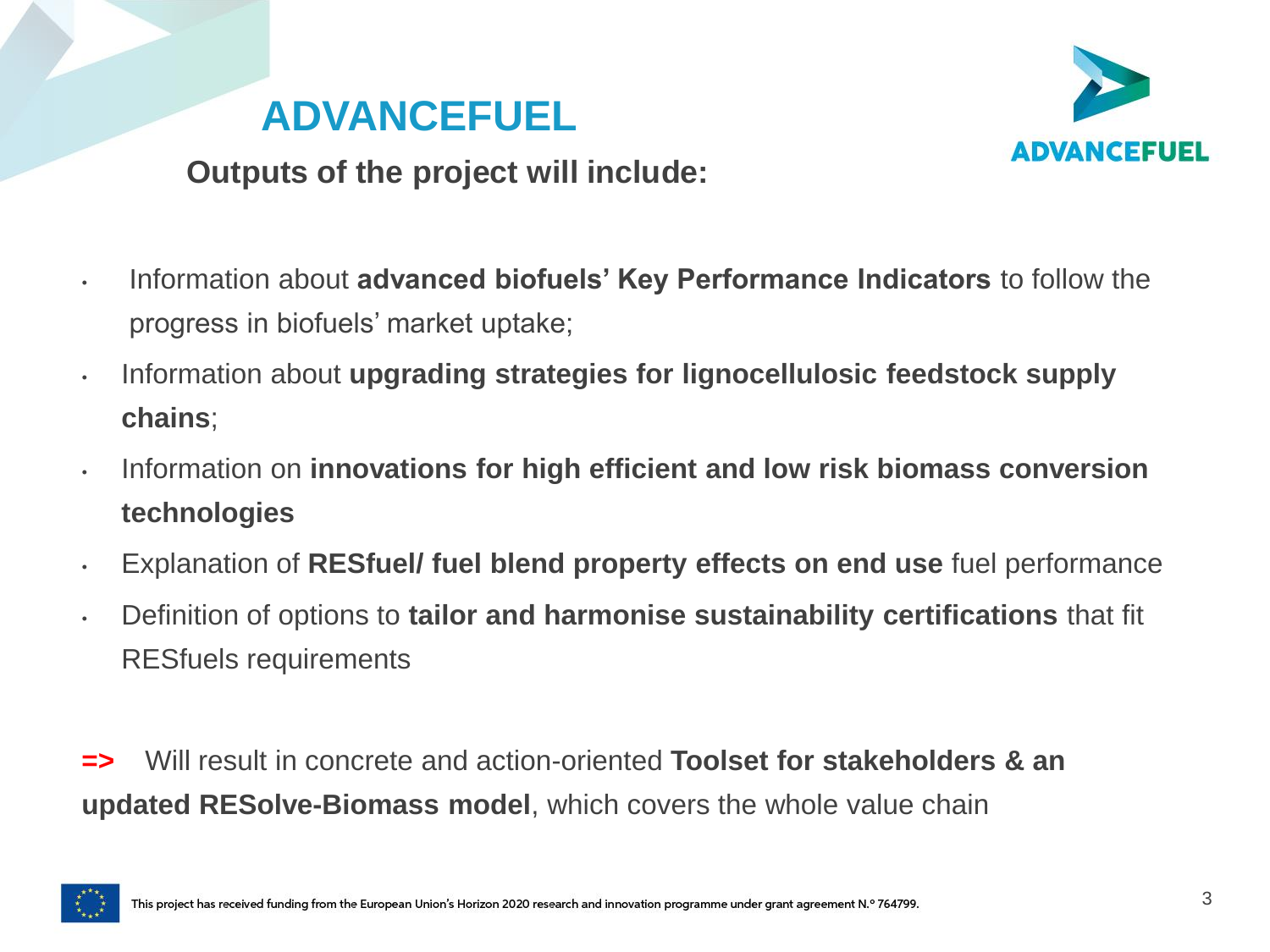

#### **PROJECT INFORMATION**



- 8 partners from 7 different countries
- Duration: 3 years (September 2017-August 2020)
- Coordinated by FNR, German Agency for Renewable Resources with the support of the Energy research Centre of the Netherlands (ECN part of TNO)
- Funded by the European Commission under the Horizon 2020 programme

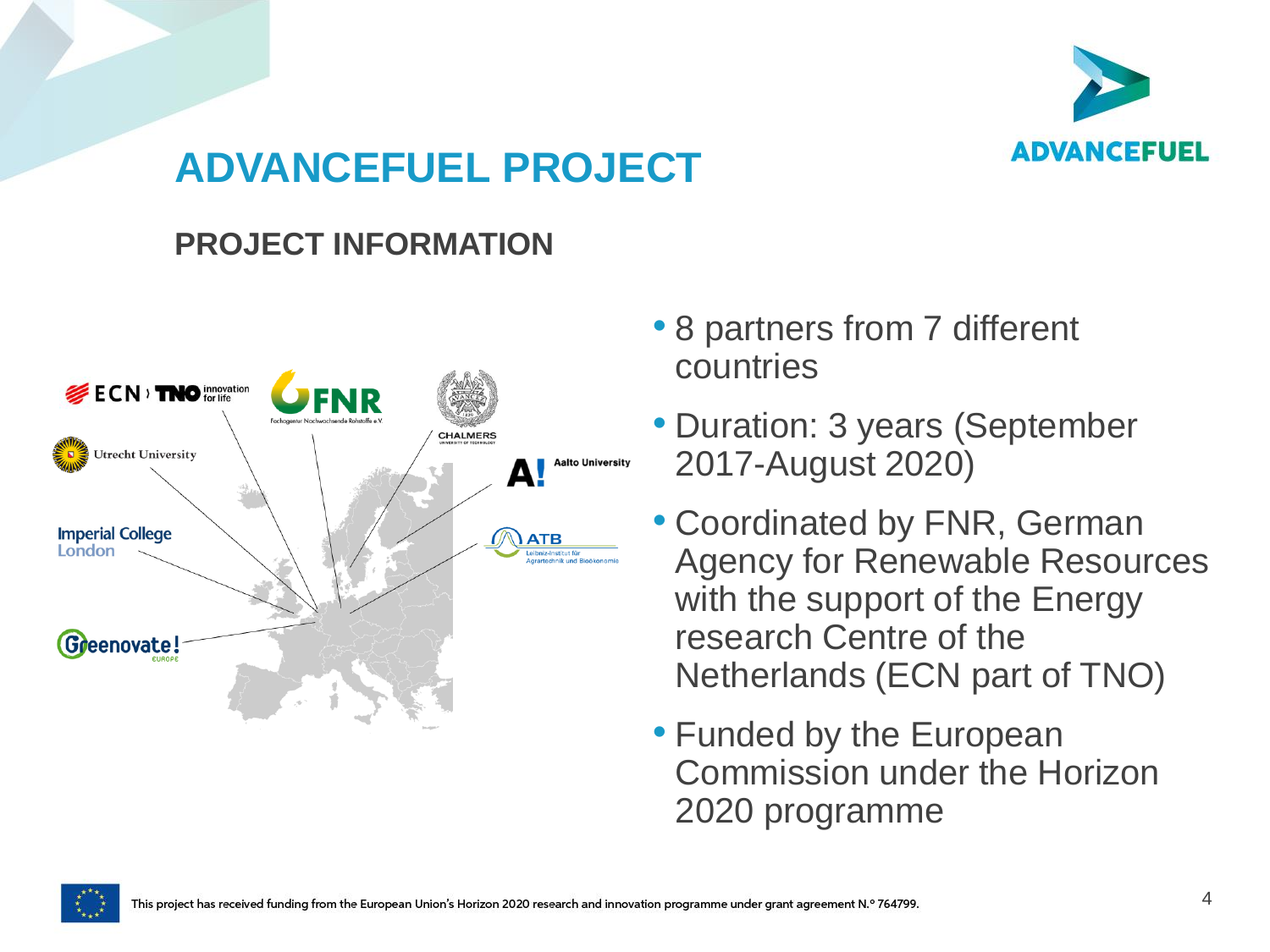



### **ADVANCEFUEL Project Scope**

ADVANCEFUEL focuses on **liquid advanced biofuels and other liquid renewable fuels,**  jointly referred to as **'RESfuels**'

as residues from agriculture and forestry, sustainable woody and grassy crops, waste and renewable energy, carbon dioxide and hydrogen.

at a high development stage and have been validated in an industrial environment.

CO2 in the road, aviation and maritime

transport sectors.

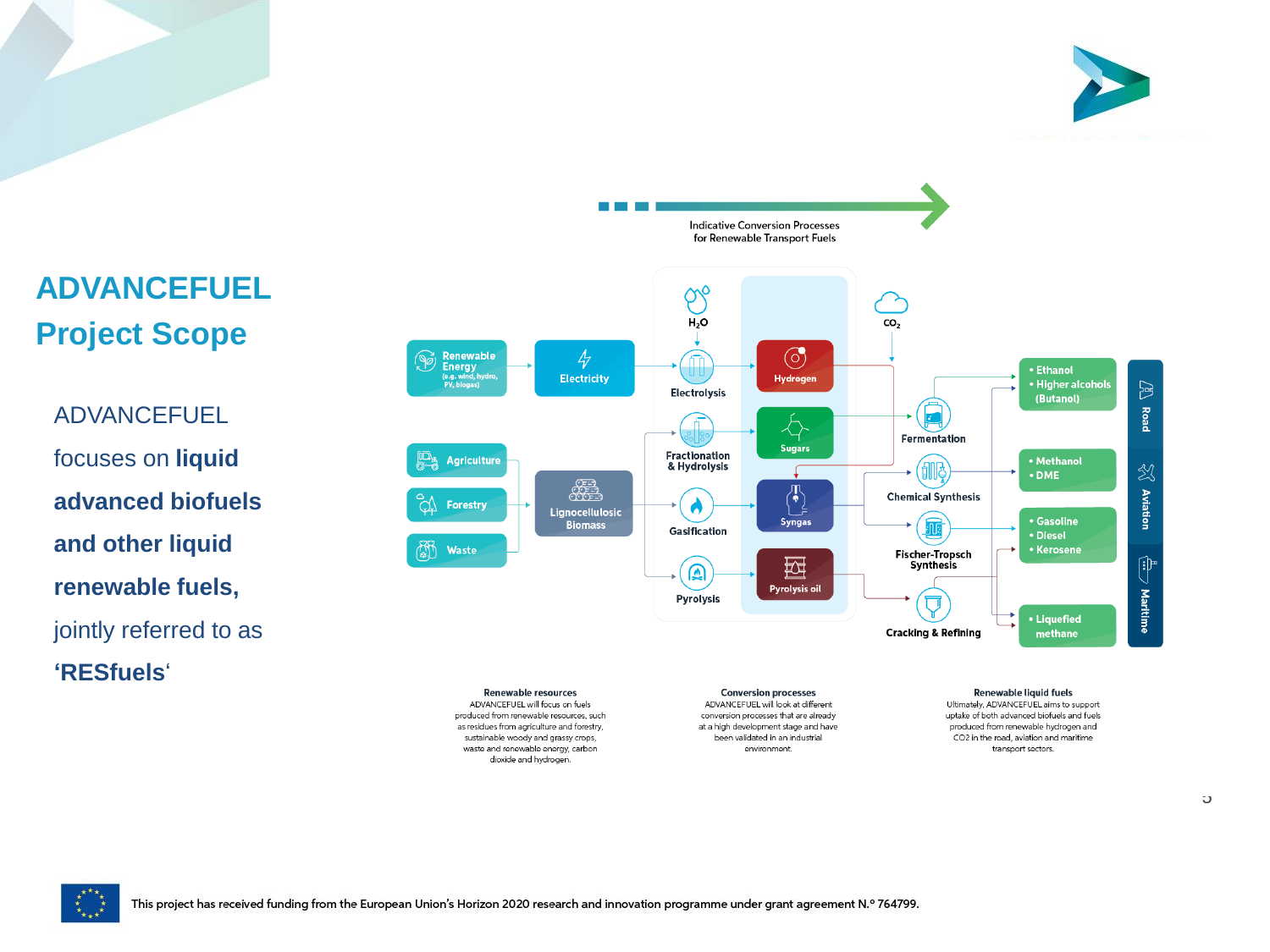## **ADVANCEFUEL**

#### **MANAGEMENT STRUCTURE**



*WP 1 Monitoring Framework & Continuous progress monitoring* 



**WP 8** – Dissemination and exploitation of project recommendations

WP 9 & 10 – Management and coordination; Ethics requirements



This project has received funding from the European Union's Horizon 2020 research and innovation programme under grant agreement N.º 764799.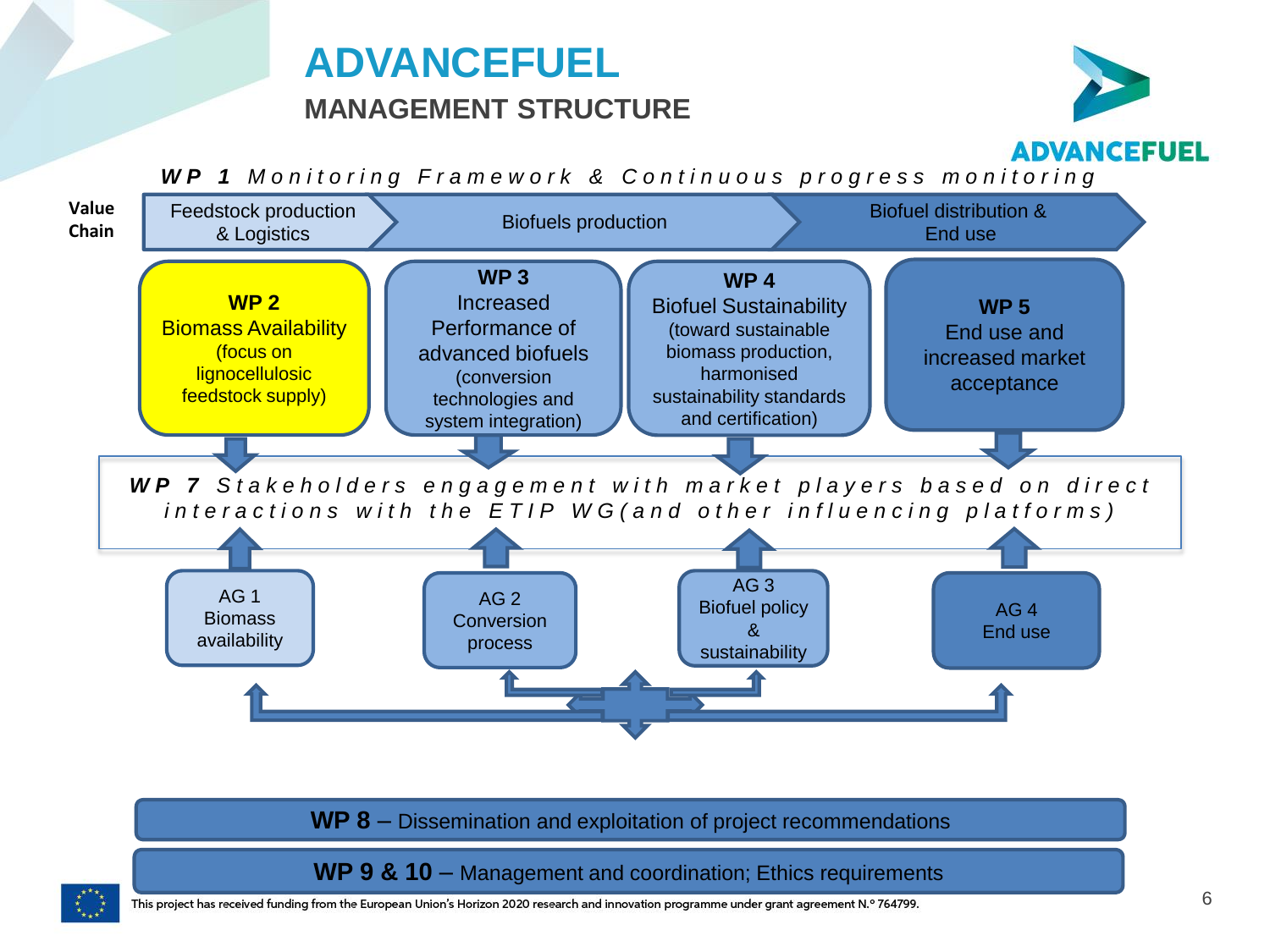

#### **BIOMASS AVAILABILITY**

Second generation biofuels will rely on provision of new biomass resources, for which value chains do not currently exist. To address this challenges, ADVANCEFUEL will:

- Develop a tool for **advanced biofuels full value-chain analysis**, calculating the costs of all bio-based value chains and optimal fuel mixes;
- **Assess the availability and suitability** of lignocellulosic feedstocks for advanced biofuels production;
- Develop **innovative crop rotation schemes** for more sustainable feedstock production;
- Develop strategies for the **construction of new feedstock supply chains**.

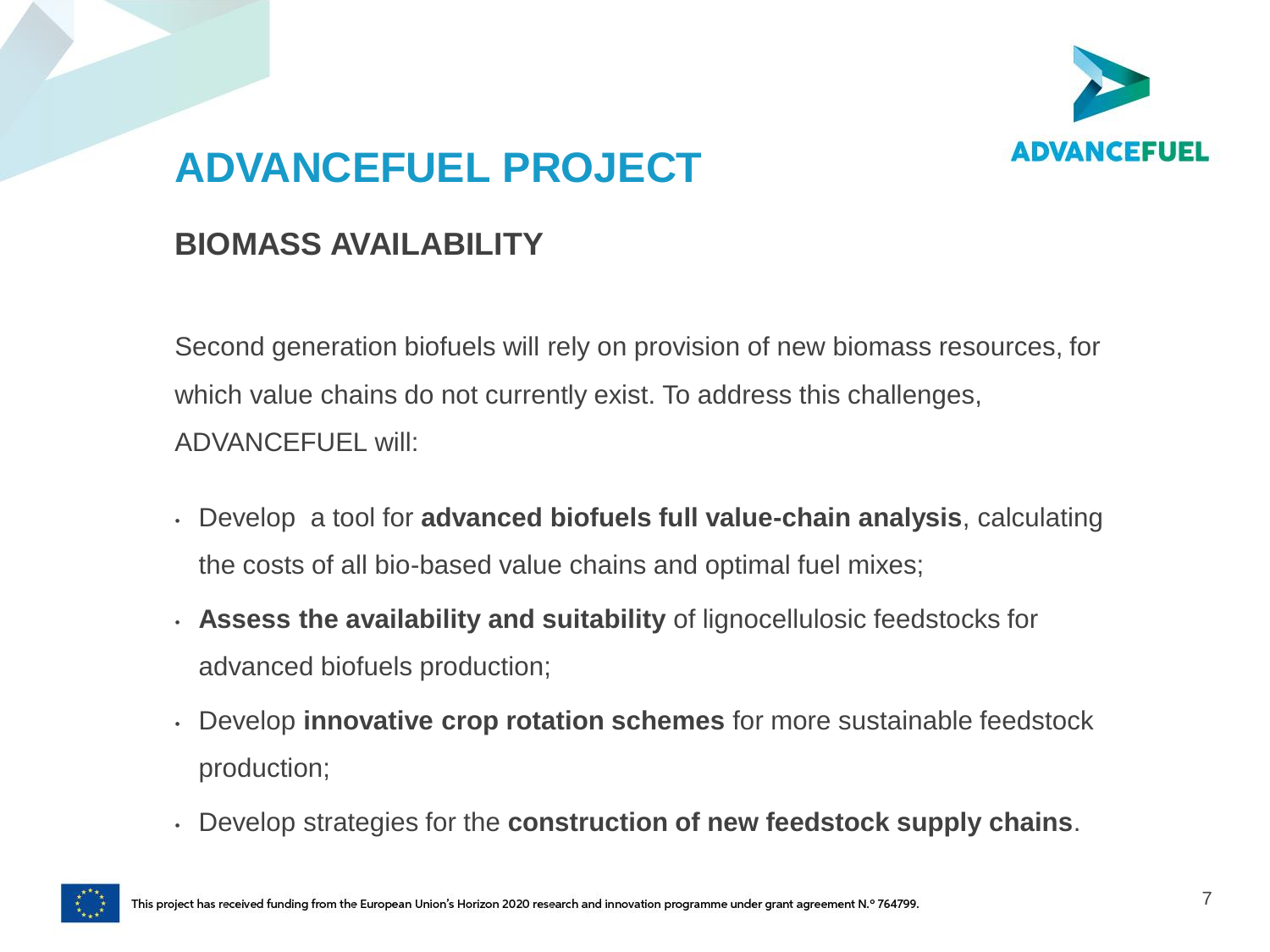

#### **STAKEHOLDER ENGAGEMENT**

To build and validate their results, ADVANCEFUEL partners will engage all stakeholders from the biofuels value-chain and support actors to participate in the project through:

- Stakeholder **consultations**  *(barriers & sustainability schemes)*
- Dedicated **workshops**;
- The ADVANCEFUEL **Stakeholder Platform**, to disseminate information and engage dialogue with targeted stakeholders



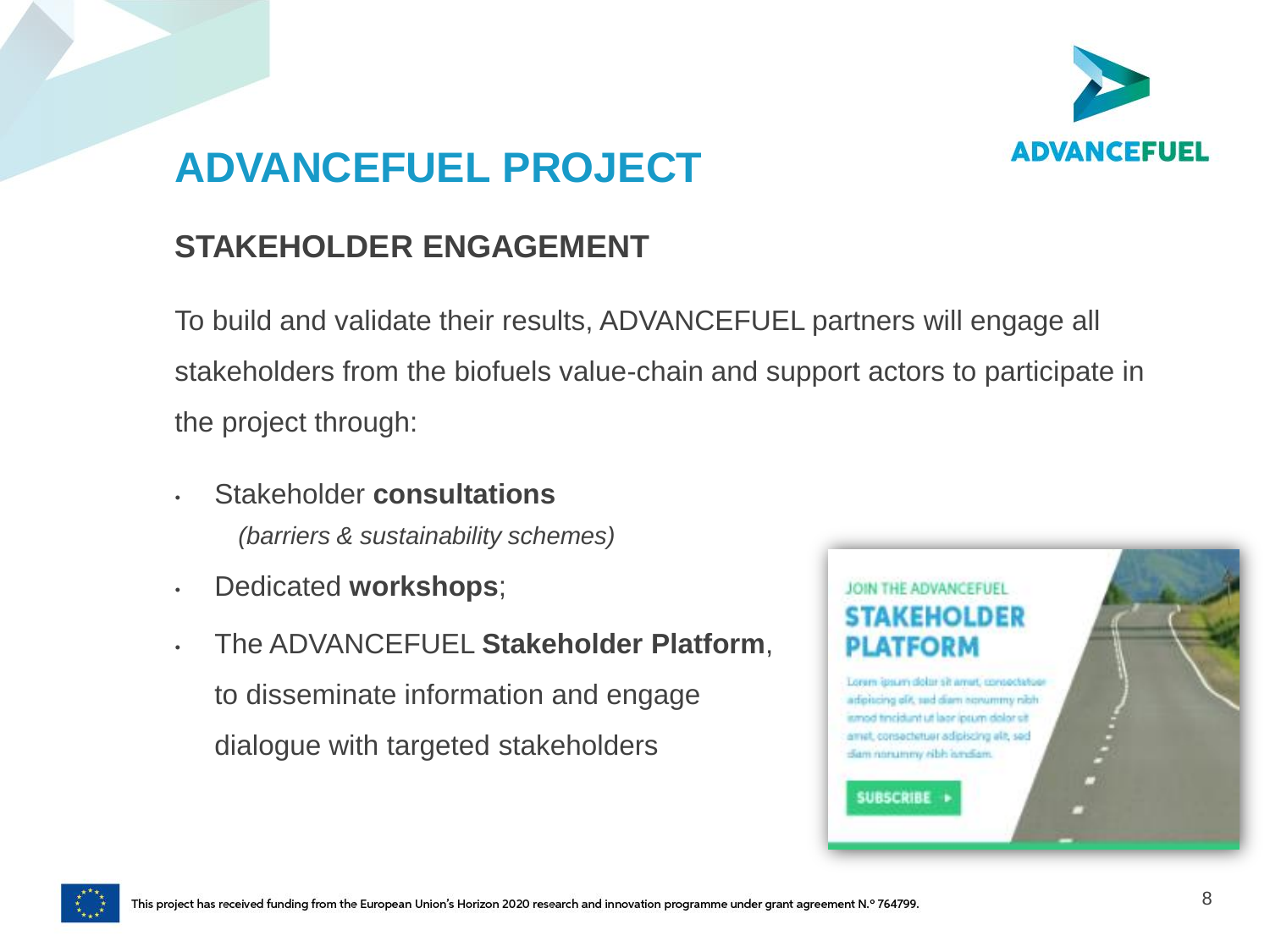## **ADVANCEFUEL**

#### **MANAGEMENT STRUCTURE**



*WP 1 Monitoring Framework & Continuous progress monitoring* 



**WP 8** – Dissemination and exploitation of project recommendations

WP 9 & 10 – Management and coordination; Ethics requirements



This project has received funding from the European Union's Horizon 2020 research and innovation programme under grant agreement N.º 764799.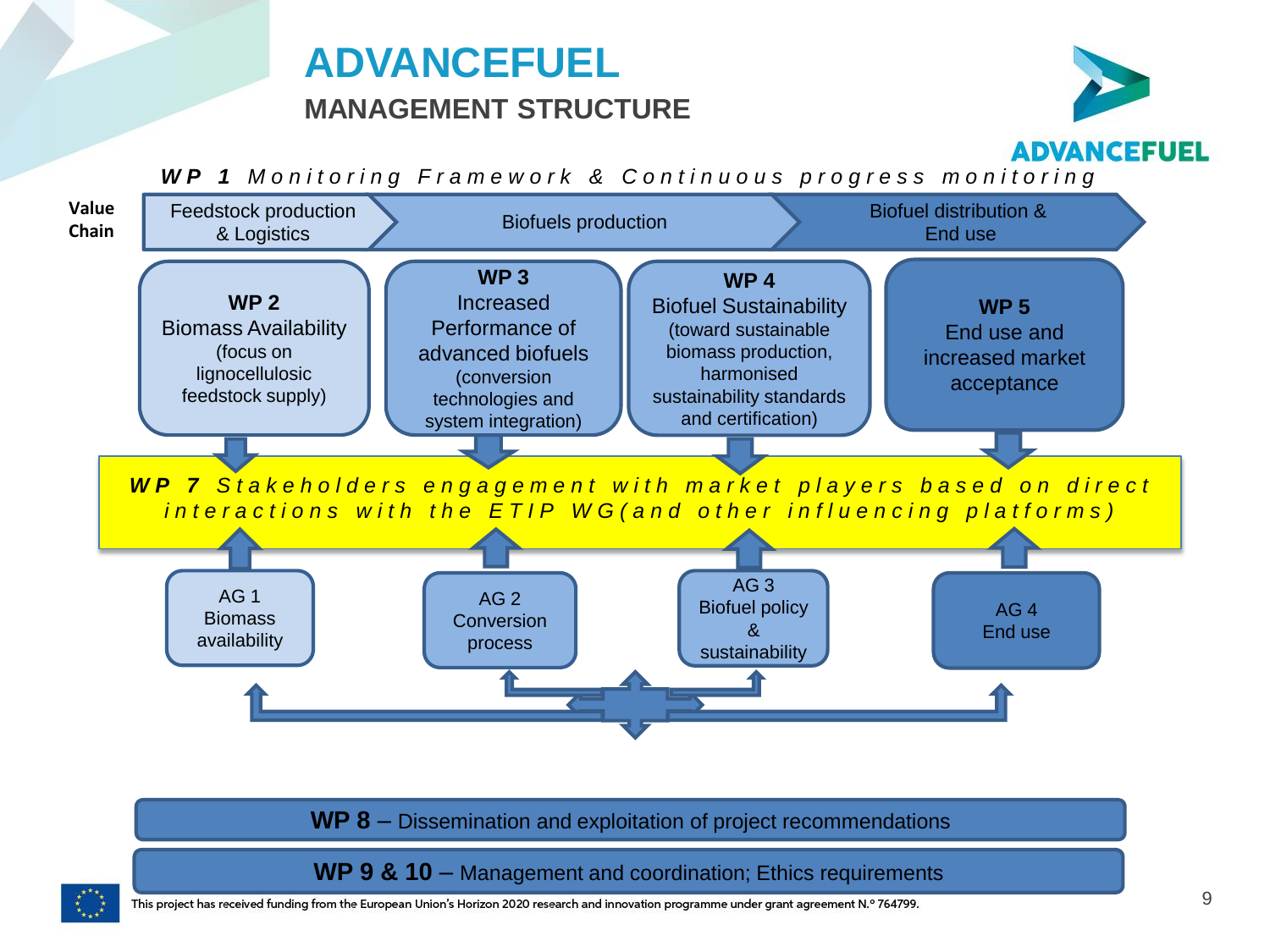



| Topic of workshop                                                                                                                                          | Date                       |
|------------------------------------------------------------------------------------------------------------------------------------------------------------|----------------------------|
| Barriers to the market roll-out of RESfuels &<br>Availability of lignocellulosic biomass and its<br>suitability for being converted into advanced biofuels | September 2018; Gothenburg |
| ADVANCEFUEL - SEEMLA Workshop: Innovative<br>lignocellulosic cropping systems and supply chains                                                            | today                      |
| Sustainability, certification, standards                                                                                                                   | May 2019 (at EUBCE?)       |
| Conversion and technology up-scaling                                                                                                                       | Sept./ Oct. 2019           |
| End use and policy recommendations                                                                                                                         | Feb./ March 2020           |

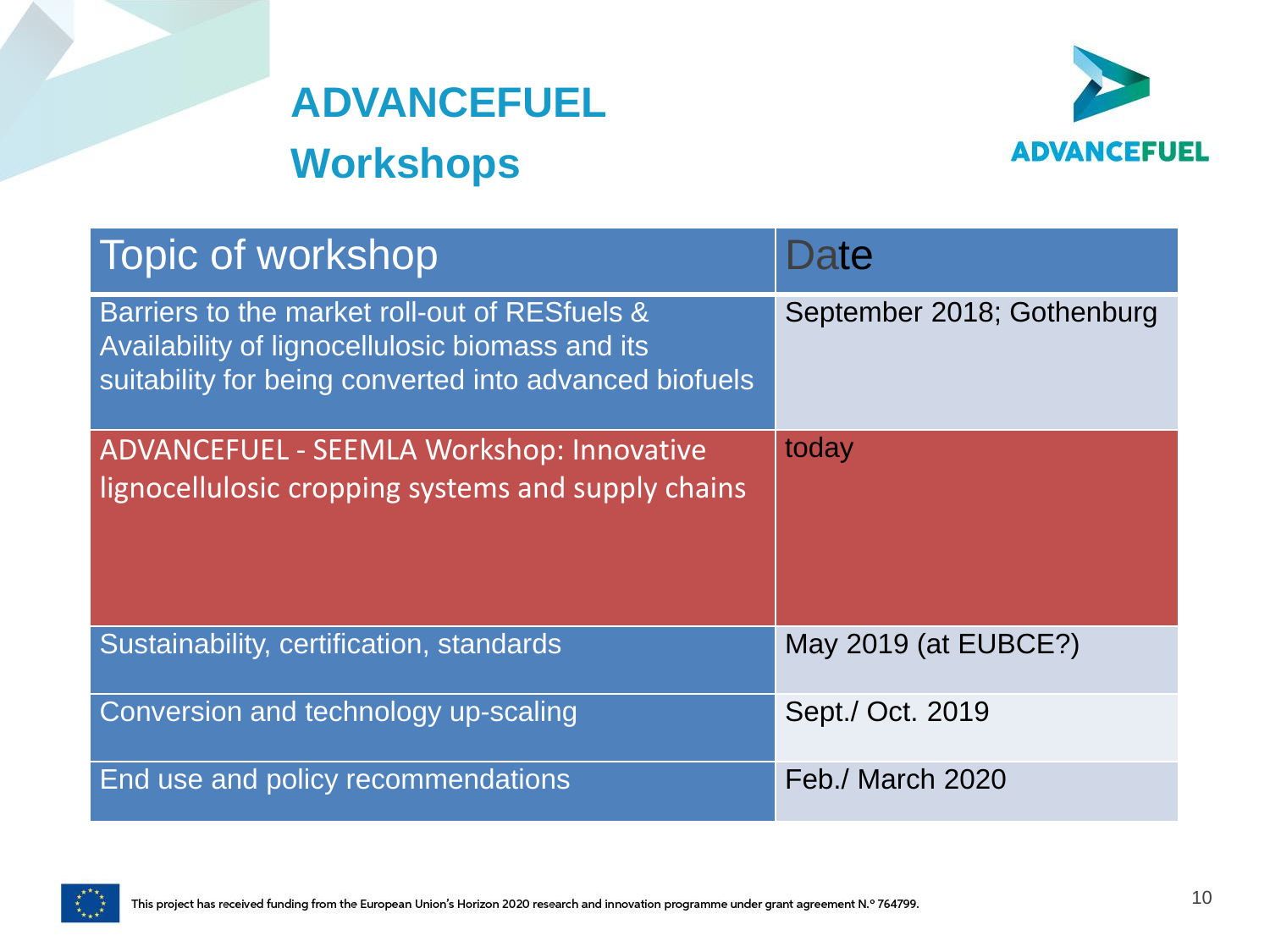# **Thank you for your attention**

Kristin Sternberg Agency for Renewable Resources, FNR k.Sternberg@fnr.de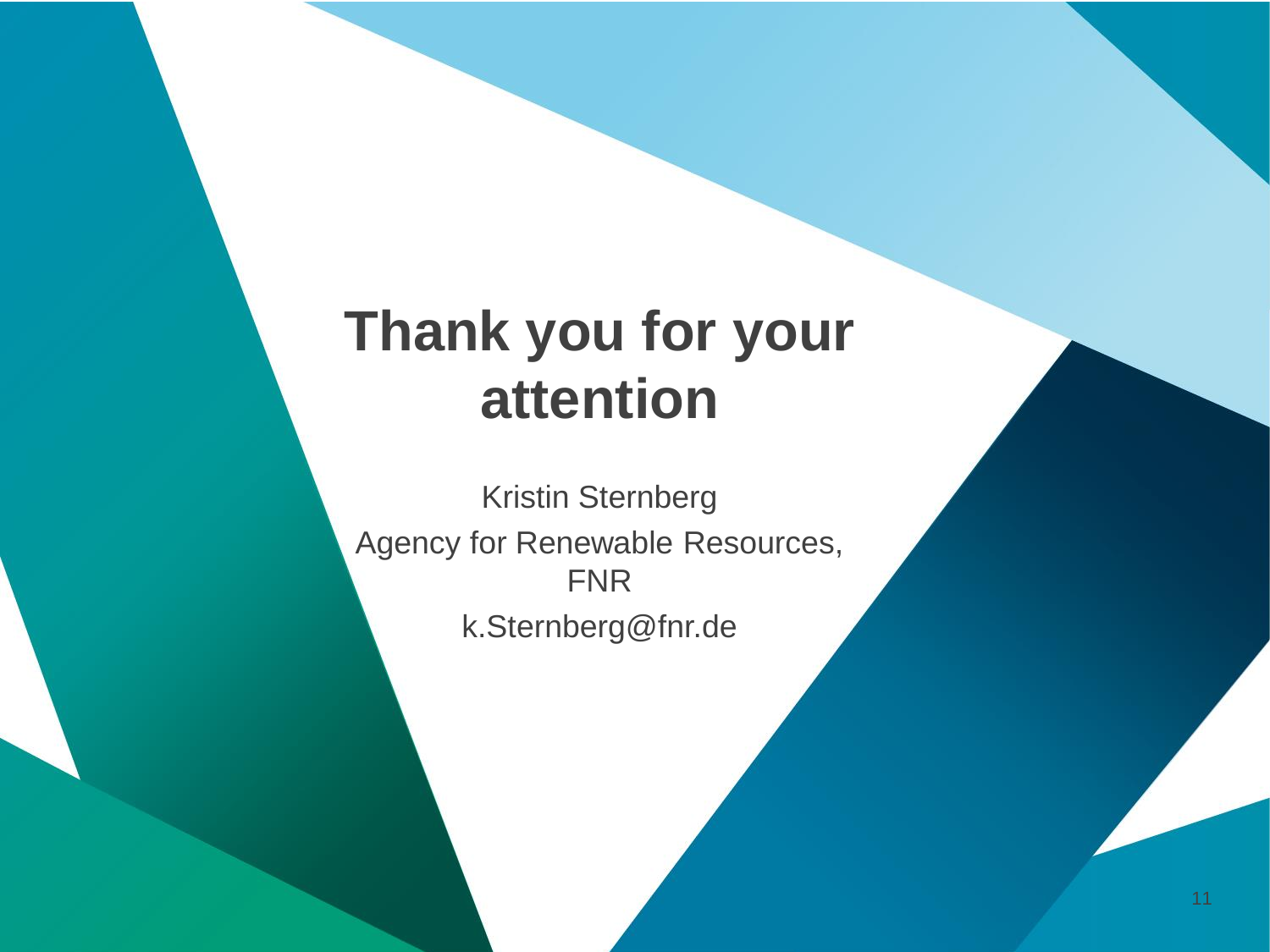

#### **BIOFUELS CONVERSION**

New technologies will be needed for conversion of biomass into renewable fuels. ADVANCEFUEL objectives in this area are:

- To **map** existing process technologies and infrastructures;
- To **range** technologies according to costs, complexity, biomass use and infrastructures;
- To **identify needs** for technology development and innovation;
- To draft a **timeline** for the widespread implementation of new and existing biomass process technologies.

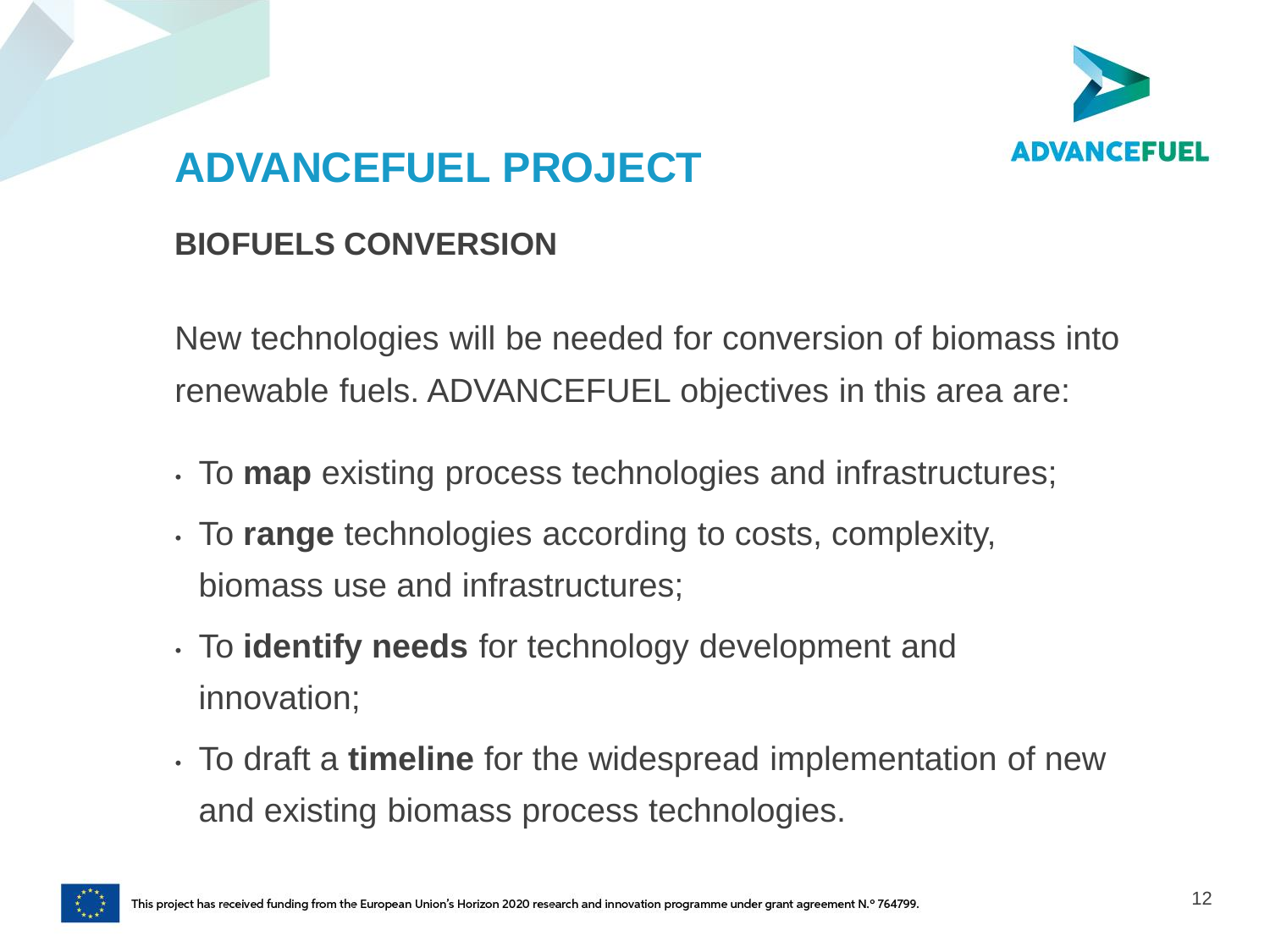

#### **SUSTAINABILITY**

Sustainability of biofuels requires socio-economic and environmental impacts across the entire value chain to be taken into account. In that sense, ADVANCEFUEL will:

- Review **European standards and certification schemes** for sustainable energy-purposed biomass production;
- Identify possibilities for **pan-European harmonisation** of standards;
- Develop **sustainability criteria and indicators** for biomass feedstocks and supply chains.